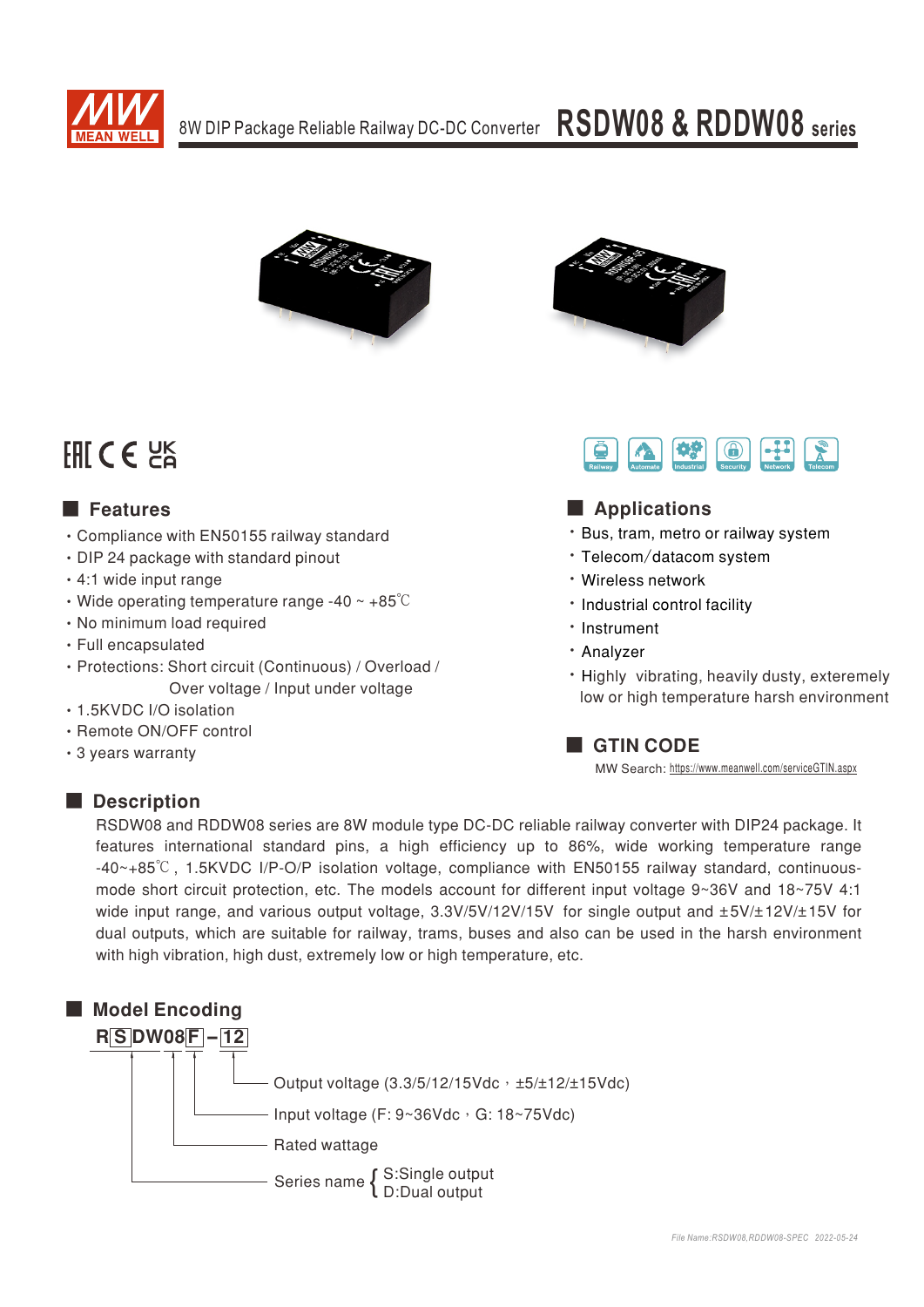

| <b>MODEL SELECTION TABLE</b> |                                   |                      |                  |                         |                 |                             |                       |  |
|------------------------------|-----------------------------------|----------------------|------------------|-------------------------|-----------------|-----------------------------|-----------------------|--|
| ORDER NO.                    | <b>INPUT</b>                      |                      | <b>OUTPUT</b>    |                         |                 |                             |                       |  |
|                              | <b>INPUT VOLTAGE</b><br>(RANGE)   | <b>INPUT CURRENT</b> |                  | <b>OUTPUT</b>           | <b>OUTPUT</b>   | <b>EFFICIENCY</b><br>(Typ.) | <b>CAPACITOR LOAD</b> |  |
|                              |                                   | <b>NO LOAD</b>       | <b>FULL LOAD</b> | <b>VOLTAGE</b>          | <b>CURRENT</b>  |                             | (MAX.)                |  |
| <b>RSDW08F-03</b>            |                                   | 10mA                 | 344mA            | 3.3V                    | 2000mA          | 80%                         | 2000µF                |  |
| <b>RSDW08F-05</b>            |                                   | 10 <sub>m</sub> A    | 406mA            | 5V                      | 1600mA          | 82%                         | 1600µF                |  |
| <b>RSDW08F-12</b>            | Normal 24V<br>$(9 - 36V)$         | 10mA                 | 392mA            | <b>12V</b>              | 666mA           | 85%                         | $666\mu F$            |  |
| <b>RSDW08F-15</b>            |                                   | 10 <sub>m</sub> A    | 390mA            | 15V<br>530mA            |                 | 85%                         | $530\mu F$            |  |
| <b>RDDW08F-05</b>            |                                   | 10mA                 | 406mA            | ±5V                     | $\pm$ 0 ~ 800mA |                             | *800µF                |  |
| <b>RDDW08F-12</b>            |                                   | 10 <sub>m</sub> A    | 392mA            | ±12V                    | $\pm$ 0~333mA   | 85%                         | *333µF                |  |
| <b>RDDW08F-15</b>            |                                   | 15mA                 | 390mA            | ±15V<br>$\pm$ 0 ~ 265mA |                 | 85%                         | $*265\mu F$           |  |
| <b>RSDW08G-03</b>            |                                   | 5mA                  | 172mA            | 3.3V                    | 2000mA          | 80%                         | 2000µF                |  |
| <b>RSDW08G-05</b>            |                                   | 5mA                  | 201mA            | 5V                      | 1600mA          | 83%                         | 1600µF                |  |
| <b>RSDW08G-12</b>            |                                   | 5mA                  | 194mA            | 12V                     | 666mA           | 86%                         | $666\mu F$            |  |
| <b>RSDW08G-15</b>            | Normal 48V<br>5mA<br>$(18 - 75V)$ |                      | 193mA            | 15V                     | 530mA           | 86%                         | $530\mu F$            |  |
| <b>RDDW08G-05</b>            |                                   | 5mA                  | 201mA            | $\pm 5\mathrm{V}$       | $\pm$ 0 ~ 800mA | 83%                         | *800µF                |  |
| RDDW08G-12                   |                                   | 10mA                 | 194mA            | $\pm$ 12V               | $\pm$ 0~333mA   | 86%                         | *333µF                |  |
| <b>RDDW08G-15</b>            |                                   | 6mA                  | 193mA            | ±15V                    | $\pm$ 0 ~ 265mA | 86%                         | *265µF                |  |

\* For each output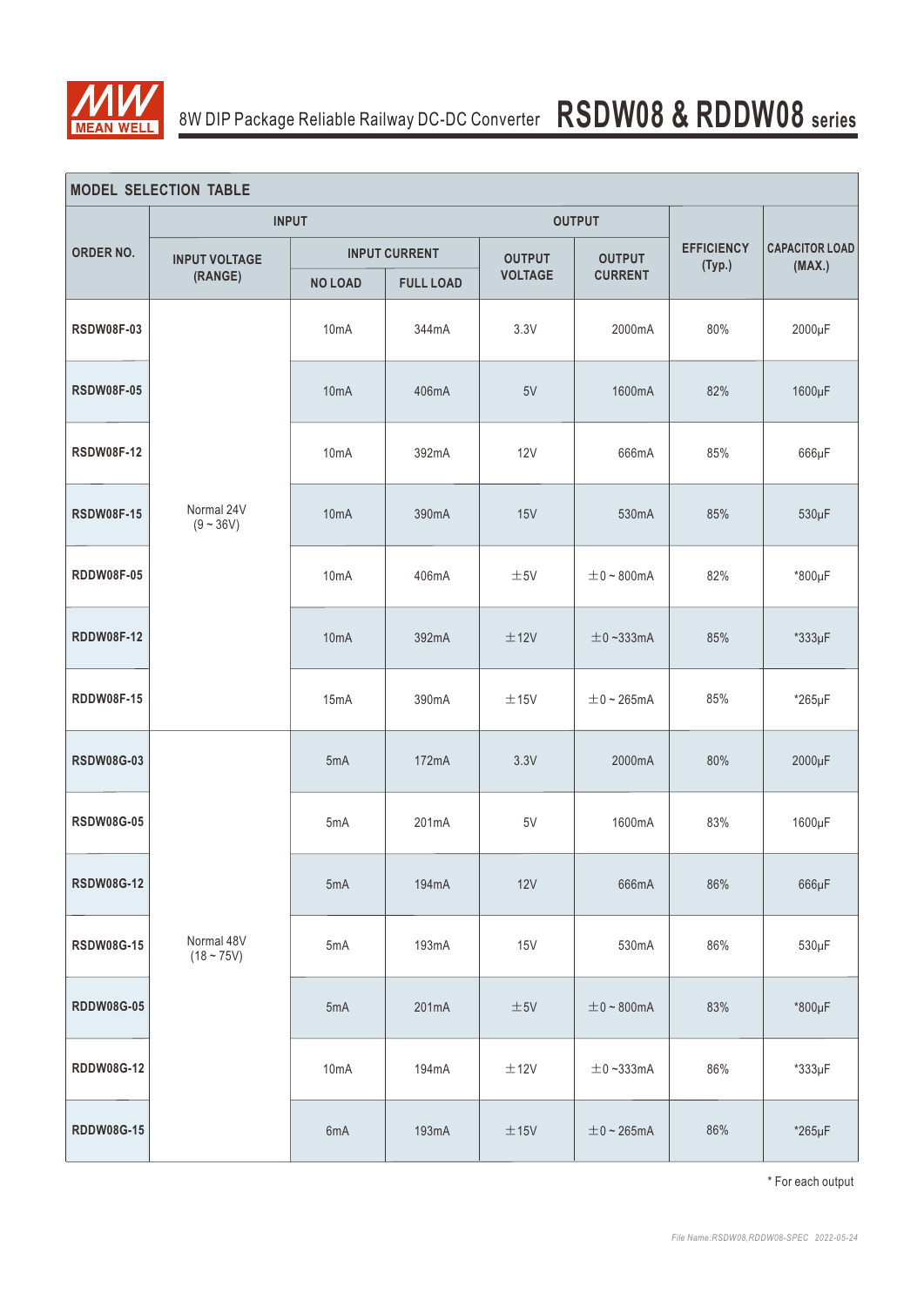

| <b>SPECIFICATION</b>    |                                                                                                                                                                                                                                                                                                                                                                                                                                                                                                                                                                                                                                                                                                                                    |                                                                                                                               |                                                                                               |                                                                      |                                           |  |  |  |  |
|-------------------------|------------------------------------------------------------------------------------------------------------------------------------------------------------------------------------------------------------------------------------------------------------------------------------------------------------------------------------------------------------------------------------------------------------------------------------------------------------------------------------------------------------------------------------------------------------------------------------------------------------------------------------------------------------------------------------------------------------------------------------|-------------------------------------------------------------------------------------------------------------------------------|-----------------------------------------------------------------------------------------------|----------------------------------------------------------------------|-------------------------------------------|--|--|--|--|
|                         | <b>VOLTAGE RANGE</b>                                                                                                                                                                                                                                                                                                                                                                                                                                                                                                                                                                                                                                                                                                               | F: 9~36Vdc, G: 18~75Vdc                                                                                                       |                                                                                               |                                                                      |                                           |  |  |  |  |
|                         | <b>SURGE VOLTAGE (100ms max.)</b>                                                                                                                                                                                                                                                                                                                                                                                                                                                                                                                                                                                                                                                                                                  | 24Vin models: 50Vdc, 48Vin models: 100Vdc                                                                                     |                                                                                               |                                                                      |                                           |  |  |  |  |
| <b>INPUT</b>            | <b>FILTER</b>                                                                                                                                                                                                                                                                                                                                                                                                                                                                                                                                                                                                                                                                                                                      | Pi type                                                                                                                       |                                                                                               |                                                                      |                                           |  |  |  |  |
|                         | <b>PROTECTION (Typ.)</b>                                                                                                                                                                                                                                                                                                                                                                                                                                                                                                                                                                                                                                                                                                           | Fuse recommended. 24Vin models: 3A delay time Type, 48Vin models: 1.5A delay time Type                                        |                                                                                               |                                                                      |                                           |  |  |  |  |
|                         | INTERNAL POWER DISSIPATION                                                                                                                                                                                                                                                                                                                                                                                                                                                                                                                                                                                                                                                                                                         | 500mW                                                                                                                         |                                                                                               |                                                                      |                                           |  |  |  |  |
|                         | <b>VOLTAGE ACCURACY</b>                                                                                                                                                                                                                                                                                                                                                                                                                                                                                                                                                                                                                                                                                                            | ±1.5%                                                                                                                         |                                                                                               |                                                                      |                                           |  |  |  |  |
| <b>OUTPUT</b>           | <b>RATED POWER</b>                                                                                                                                                                                                                                                                                                                                                                                                                                                                                                                                                                                                                                                                                                                 | 8W                                                                                                                            |                                                                                               |                                                                      |                                           |  |  |  |  |
|                         | <b>RIPPLE &amp; NOISE</b>                                                                                                                                                                                                                                                                                                                                                                                                                                                                                                                                                                                                                                                                                                          | Note.2 $ 50mVp-p$                                                                                                             |                                                                                               |                                                                      |                                           |  |  |  |  |
|                         | LINE REGULATION Note.3 $\pm$ 0.5%                                                                                                                                                                                                                                                                                                                                                                                                                                                                                                                                                                                                                                                                                                  |                                                                                                                               |                                                                                               |                                                                      |                                           |  |  |  |  |
|                         | <b>LOAD REGULATION Note.4</b> Single output models: $\pm 0.5$ %, Dual output models: $\pm 1$ %                                                                                                                                                                                                                                                                                                                                                                                                                                                                                                                                                                                                                                     |                                                                                                                               |                                                                                               |                                                                      |                                           |  |  |  |  |
|                         | SWITCHING FREQUENCY (min.) 100KHz                                                                                                                                                                                                                                                                                                                                                                                                                                                                                                                                                                                                                                                                                                  |                                                                                                                               |                                                                                               |                                                                      |                                           |  |  |  |  |
|                         | <b>SHORT CIRCUIT</b>                                                                                                                                                                                                                                                                                                                                                                                                                                                                                                                                                                                                                                                                                                               | Protection type : Continuous, automatic recovery                                                                              |                                                                                               |                                                                      |                                           |  |  |  |  |
| <b>PROTECTION</b>       |                                                                                                                                                                                                                                                                                                                                                                                                                                                                                                                                                                                                                                                                                                                                    | 120 ~ 180% rated output power                                                                                                 |                                                                                               |                                                                      |                                           |  |  |  |  |
|                         | <b>OVERLOAD</b>                                                                                                                                                                                                                                                                                                                                                                                                                                                                                                                                                                                                                                                                                                                    | Protection type : Recovers automatically after fault condition is removed                                                     |                                                                                               |                                                                      |                                           |  |  |  |  |
|                         | <b>OVER VOLTAGE</b>                                                                                                                                                                                                                                                                                                                                                                                                                                                                                                                                                                                                                                                                                                                | Protection type : Clamp by diode                                                                                              |                                                                                               |                                                                      |                                           |  |  |  |  |
|                         |                                                                                                                                                                                                                                                                                                                                                                                                                                                                                                                                                                                                                                                                                                                                    | Start-up voltage<br>24Vin: 8.8Vdc, 48Vin: 17Vdc                                                                               |                                                                                               |                                                                      |                                           |  |  |  |  |
|                         | UNDER VOLTAGE LOCKOUT                                                                                                                                                                                                                                                                                                                                                                                                                                                                                                                                                                                                                                                                                                              | 24Vin: 8Vdc,<br>48Vin: 16Vdc<br>Shutdown voltage                                                                              |                                                                                               |                                                                      |                                           |  |  |  |  |
| <b>FUNCTION</b>         | <b>REMOTE CONTROL</b>                                                                                                                                                                                                                                                                                                                                                                                                                                                                                                                                                                                                                                                                                                              |                                                                                                                               | Power ON: R.C. ~ - Vin > 3.5~36Vdc or open circuit; Power OFF: R.C. ~ - Vin < 1.2Vdc or short |                                                                      |                                           |  |  |  |  |
|                         | <b>COOLING</b>                                                                                                                                                                                                                                                                                                                                                                                                                                                                                                                                                                                                                                                                                                                     | Free-air convection                                                                                                           |                                                                                               |                                                                      |                                           |  |  |  |  |
|                         | <b>WORKING TEMP.</b>                                                                                                                                                                                                                                                                                                                                                                                                                                                                                                                                                                                                                                                                                                               | -40 ~ +85°C (Refer to "Derating Curve")                                                                                       |                                                                                               |                                                                      |                                           |  |  |  |  |
|                         | <b>CASE TEMPERATURE</b>                                                                                                                                                                                                                                                                                                                                                                                                                                                                                                                                                                                                                                                                                                            | +100 $^{\circ}$ C max.                                                                                                        |                                                                                               |                                                                      |                                           |  |  |  |  |
|                         | <b>WORKING HUMIDITY</b>                                                                                                                                                                                                                                                                                                                                                                                                                                                                                                                                                                                                                                                                                                            | 20% ~ 90% RH non-condensing                                                                                                   |                                                                                               |                                                                      |                                           |  |  |  |  |
| <b>ENVIRONMENT</b>      | <b>STORAGE TEMP., HUMIDITY</b>                                                                                                                                                                                                                                                                                                                                                                                                                                                                                                                                                                                                                                                                                                     | $-55 \sim +125^{\circ}$ C, 10 ~ 95% RH non-condensing                                                                         |                                                                                               |                                                                      |                                           |  |  |  |  |
|                         | <b>TEMP. COEFFICIENT</b>                                                                                                                                                                                                                                                                                                                                                                                                                                                                                                                                                                                                                                                                                                           | 0.03% / $^{\circ}C$ (0 ~ 71 $^{\circ}C$ )                                                                                     |                                                                                               |                                                                      |                                           |  |  |  |  |
|                         | <b>SOLDERING TEMPERATURE</b>                                                                                                                                                                                                                                                                                                                                                                                                                                                                                                                                                                                                                                                                                                       | 1.5mm from case of $1 \sim 3$ sec./260 $\degree$ C max.                                                                       |                                                                                               |                                                                      |                                           |  |  |  |  |
|                         | <b>VIBRATION</b>                                                                                                                                                                                                                                                                                                                                                                                                                                                                                                                                                                                                                                                                                                                   | 10 ~ 500Hz, 2G 10min./1cycle, period for 60min. each along X, Y, Z axes; Mounting: compliance to EN61373(Category 1- Class B) |                                                                                               |                                                                      |                                           |  |  |  |  |
|                         | <b>SAFETY STANDARDS</b>                                                                                                                                                                                                                                                                                                                                                                                                                                                                                                                                                                                                                                                                                                            |                                                                                                                               | EAC TP TC 020/2011(EAC TP TC 004 for 48Vin type only) approved                                |                                                                      |                                           |  |  |  |  |
|                         | <b>WITHSTAND VOLTAGE</b>                                                                                                                                                                                                                                                                                                                                                                                                                                                                                                                                                                                                                                                                                                           | $I/P$ -O/P:1.5KVDC                                                                                                            |                                                                                               |                                                                      |                                           |  |  |  |  |
|                         | <b>ISOLATION RESISTANCE</b>                                                                                                                                                                                                                                                                                                                                                                                                                                                                                                                                                                                                                                                                                                        | I/P-O/P:100M Ohms / 500VDC / 25°C/70% RH                                                                                      |                                                                                               |                                                                      |                                           |  |  |  |  |
|                         | <b>ISOLATION CAPACITANCE (Typ.)</b>                                                                                                                                                                                                                                                                                                                                                                                                                                                                                                                                                                                                                                                                                                | 1000pF                                                                                                                        |                                                                                               |                                                                      |                                           |  |  |  |  |
|                         | <b>EMC EMISSION</b>                                                                                                                                                                                                                                                                                                                                                                                                                                                                                                                                                                                                                                                                                                                | Parameter                                                                                                                     |                                                                                               | <b>Standard</b>                                                      | <b>Test Level / Note</b>                  |  |  |  |  |
| <b>SAFETY &amp;</b>     |                                                                                                                                                                                                                                                                                                                                                                                                                                                                                                                                                                                                                                                                                                                                    | Conducted                                                                                                                     |                                                                                               | <b>BS EN/EN55032</b>                                                 | Class A/B with external components        |  |  |  |  |
|                         |                                                                                                                                                                                                                                                                                                                                                                                                                                                                                                                                                                                                                                                                                                                                    | Radiated                                                                                                                      |                                                                                               | <b>BS EN/EN55032</b>                                                 | N/A                                       |  |  |  |  |
| <b>EMC</b><br>( Note.5) |                                                                                                                                                                                                                                                                                                                                                                                                                                                                                                                                                                                                                                                                                                                                    | <b>Parameter</b>                                                                                                              |                                                                                               | <b>Standard</b>                                                      | <b>Test Level / Note</b>                  |  |  |  |  |
|                         |                                                                                                                                                                                                                                                                                                                                                                                                                                                                                                                                                                                                                                                                                                                                    | <b>ESD</b>                                                                                                                    |                                                                                               | BS EN/EN61000-4-2                                                    | Level 2, $\pm$ 8KV air, $\pm$ 4KV contact |  |  |  |  |
|                         | <b>EMC IMMUNITY</b>                                                                                                                                                                                                                                                                                                                                                                                                                                                                                                                                                                                                                                                                                                                | <b>Radiated Susceptibility</b>                                                                                                |                                                                                               | BS EN/EN61000-4-3                                                    | Level 2, 3V/m                             |  |  |  |  |
|                         |                                                                                                                                                                                                                                                                                                                                                                                                                                                                                                                                                                                                                                                                                                                                    | EFT/Burest                                                                                                                    |                                                                                               | BS EN/EN61000-4-4                                                    | Level 1, 0.5KV                            |  |  |  |  |
|                         |                                                                                                                                                                                                                                                                                                                                                                                                                                                                                                                                                                                                                                                                                                                                    | Surge                                                                                                                         |                                                                                               | BS EN/EN61000-4-5                                                    | Level 1, 0.5KV Line-Line                  |  |  |  |  |
|                         |                                                                                                                                                                                                                                                                                                                                                                                                                                                                                                                                                                                                                                                                                                                                    | Conducted                                                                                                                     |                                                                                               | BS EN/EN61000-4-6                                                    | Level 2, 3V(e.m.f.)                       |  |  |  |  |
|                         | <b>RAILWAY STANDARD</b>                                                                                                                                                                                                                                                                                                                                                                                                                                                                                                                                                                                                                                                                                                            |                                                                                                                               |                                                                                               | EN50155 including EN61373 for shock & vibration, EN50121-3-2 for EMC |                                           |  |  |  |  |
|                         | <b>MTBF</b>                                                                                                                                                                                                                                                                                                                                                                                                                                                                                                                                                                                                                                                                                                                        | Single: 1500Khrs, Dual: 1300Khrs MIL-HDBK-217F(25°C)                                                                          |                                                                                               |                                                                      |                                           |  |  |  |  |
|                         | <b>DIMENSION (L*W*H)</b>                                                                                                                                                                                                                                                                                                                                                                                                                                                                                                                                                                                                                                                                                                           | 31.8*20.3*10.2mm (1.25*0.8*0.4 inch)                                                                                          |                                                                                               |                                                                      |                                           |  |  |  |  |
| <b>OTHERS</b>           | <b>CASE MATERIAL</b>                                                                                                                                                                                                                                                                                                                                                                                                                                                                                                                                                                                                                                                                                                               | Black coated copper with non-conductive base                                                                                  |                                                                                               |                                                                      |                                           |  |  |  |  |
|                         | <b>PACKING</b>                                                                                                                                                                                                                                                                                                                                                                                                                                                                                                                                                                                                                                                                                                                     | 18.4g                                                                                                                         |                                                                                               |                                                                      |                                           |  |  |  |  |
| <b>NOTE</b>             | 1.All parameters are specified at normal input(F:24Vdc, G:48Vdc), rated load, 25°C 70% RH ambient.<br>2. Ripple & noise are measured at 20MHz by using a 12" twisted pair terminated with a 0.1µf & 47µf capacitor.<br>3. Line regulation is measured from low line to high line at rated load.<br>4. Load regulation is measured from 10% to 100% rated load.<br>5. The final equipment must be re-confirm that it still meet EMC directives. For guidance on how to perform these EMC tests, please<br>refer to "EMI testing of component power supplies."(as available on http://www.meanwell.com)<br>X Product Liability Disclaimer: For detailed information, please refer to https://www.meanwell.com/serviceDisclaimer.aspx |                                                                                                                               |                                                                                               |                                                                      |                                           |  |  |  |  |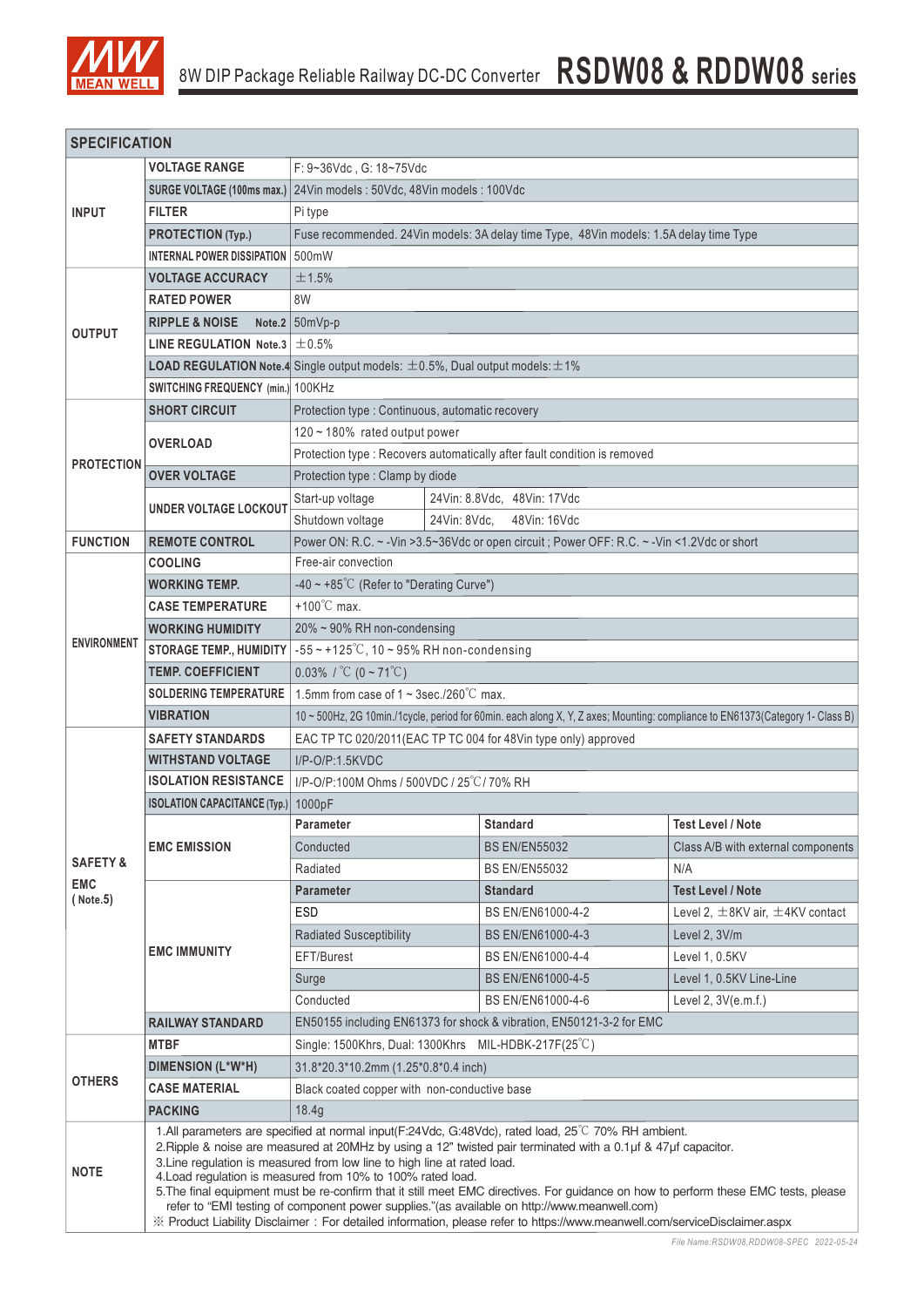

# 8W DIP Package Reliable Railway DC-DC Converter **RSDW08 & RDDW08 series**

#### **Mechanical Specification**

- ‧All dimensions in mm(inch)
- Tolerance: $x.x \pm 0.5$ mm $(x.xx \pm 0.02")$
- $x.xx \pm 0.25$ mm(x.xxx $\pm 0.010$ ")
- Pin size is: $0.5 \pm 0.05$ mm (0.02" $\pm 0.002$ ")





#### **Plug Assignment**

| Pin-Out |                           |                             |  |  |  |  |
|---------|---------------------------|-----------------------------|--|--|--|--|
| Pin No. | RSDW08<br>(Single output) | RDDW08<br>(Dual output)     |  |  |  |  |
|         |                           | Remote ON/OFF Remote ON/OFF |  |  |  |  |
| 2,3     | $-Vin$                    | -Vin                        |  |  |  |  |
| 9       | N.P.                      | Common                      |  |  |  |  |
| 11      | N.C.                      | -Vout                       |  |  |  |  |
| 14      | +Vout                     | +Vout                       |  |  |  |  |
| 16      | -Vout                     | Common                      |  |  |  |  |
| 22,23   | $+V$ in                   | $+V$ in                     |  |  |  |  |

#### **Derating Curve**

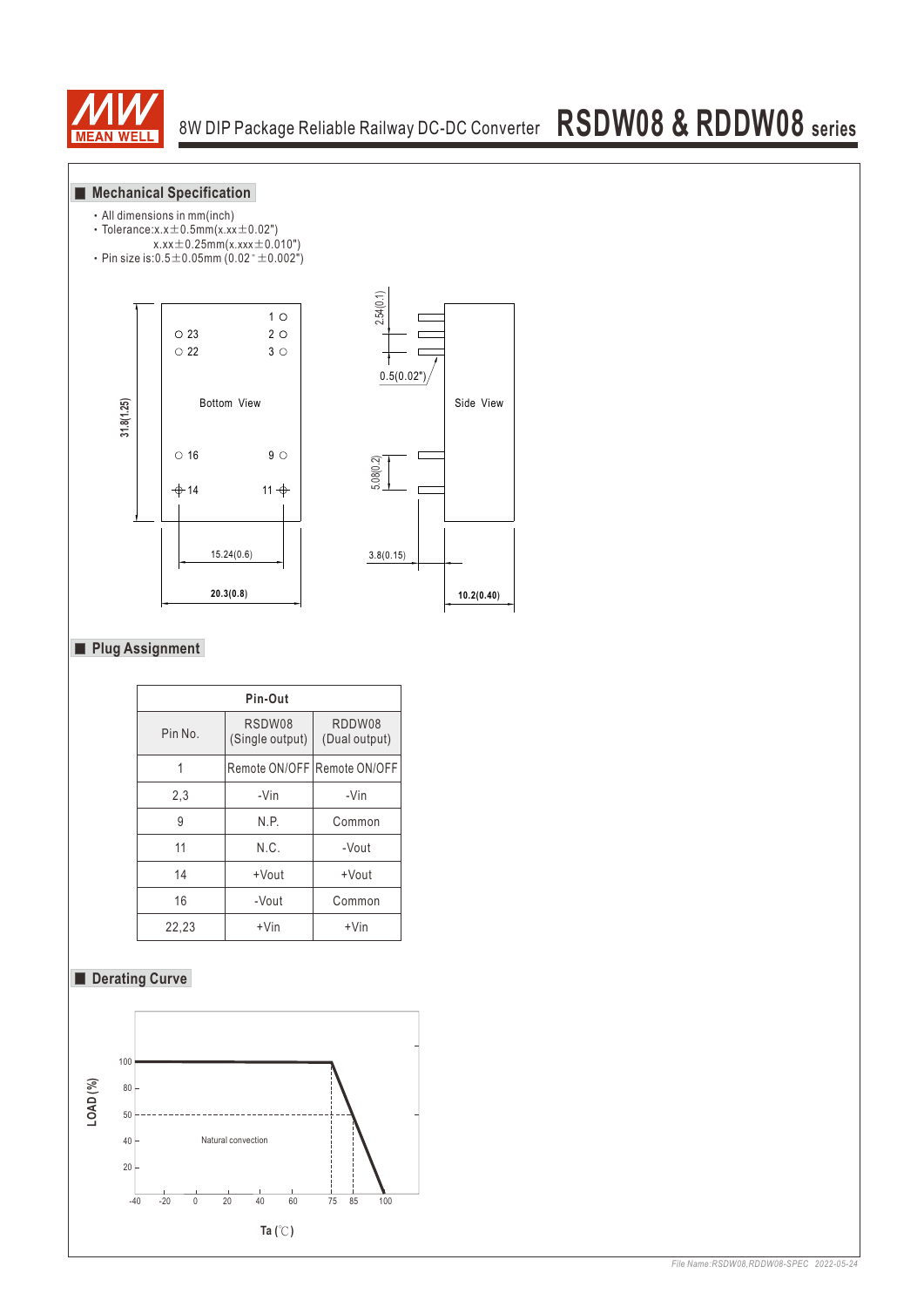

## 8W DIP Package Reliable Railway DC-DC Converter **RSDW08 & RDDW08 series**

#### **EMC Suggestion Circuit**

※Required external components to meet BS EN/EN55032 class A/B emission are as below:



| Model No.         | BS EN/EN55032 Class A |            |            |                | BS EN/EN55032 Class B |                |                |                |                |                    |
|-------------------|-----------------------|------------|------------|----------------|-----------------------|----------------|----------------|----------------|----------------|--------------------|
|                   | C <sub>1</sub>        | C2         | C3         | C <sub>4</sub> | L1                    | C <sub>1</sub> | C <sub>2</sub> | C <sub>3</sub> | C <sub>4</sub> | L1                 |
| <b>RSDW08F-03</b> | 10µF/50V              | 10µF/50V   | 10µF/50V   | NC.            | <b>SHORT</b>          | 10µF/50V       | <b>NC</b>      | 10µF/50V       | NC.            | 3.3 <sub>µ</sub> H |
| <b>RSDW08F-05</b> | 10µF/50V              | 10µF/50V   | 10uF/50V   | NC.            | <b>SHORT</b>          | 10uF/50V       | <b>NC</b>      | 10uF/50V       | NC.            | $3.3\mu$ H         |
| <b>RSDW08F-12</b> | 10µF/50V              | 10µF/50V   | 10µF/50V   | NC.            | <b>SHORT</b>          | 10µF/50V       | <b>NC</b>      | 10µF/50V       | NC.            | 3.3 <sub>µ</sub> H |
| <b>RSDW08F-15</b> | 10µF/50V              | 10uF/50V   | 10uF/50V   | NC.            | <b>SHORT</b>          | 10uF/50V       | NC.            | 10uF/50V       | NC.            | 3.3 <sub>µ</sub> H |
| RDDW08F-05        | 10µF/50V              | 10µF/50V   | 10uF/50V   | NC.            | <b>SHORT</b>          | 10uF/50V       | <b>NC</b>      | 10uF/50V       | NC.            | 3.3 <sub>µ</sub> H |
| RDDW08F-12        | 10µF/50V              | 10µF/50V   | 10µF/50V   | NC.            | <b>SHORT</b>          | 10µF/50V       | <b>NC</b>      | 10µF/50V       | NC.            | $3.3\mu$ H         |
| RDDW08F-15        | 10µF/50V              | 10µF/50V   | 10uF/50V   | NC.            | <b>SHORT</b>          | 10µF/50V       | NC.            | 10µF/50V       | NC.            | 3.3 <sub>µ</sub> H |
| RSDW08G-03        | ΝC                    | 4.7µF/100V | 4.7µF/100V | NC.            | <b>SHORT</b>          | 4.7µF/100V     | <b>NC</b>      | 4.7µF/100V     | NC.            | 2.7 <sub>µ</sub> H |
| RSDW08G-05        | ΝC                    | 4.7µF/100V | 4.7µF/100V | NC.            | <b>SHORT</b>          | 4.7µF/100V     | <b>NC</b>      | 4.7µF/100V     | NC.            | $2.7\muH$          |
| <b>RSDW08G-12</b> | ΝC                    | 4.7µF/100V | 4.7µF/100V | NC.            | <b>SHORT</b>          | 4.7µF/100V     | <b>NC</b>      | 4.7µF/100V     | NC.            | 2.7 <sub>µ</sub> H |
| RSDW08G-15        | ΝC                    | 4.7µF/100V | 4.7uF/100V | NC.            | <b>SHORT</b>          | 4.7µF/100V     | <b>NC</b>      | 4.7µF/100V     | NC.            | 2.7 <sub>µ</sub> H |
| RDDW08G-05        | ΝC                    | 4.7µF/100V | 4.7µF/100V | NC.            | <b>SHORT</b>          | 4.7µF/100V     | <b>NC</b>      | 4.7µF/100V     | NC.            | $2.7\muH$          |
| RDDW08G-12        | ΝC                    | 4.7µF/100V | 4.7µF/100V | NC.            | <b>SHORT</b>          | 4.7µF/100V     | <b>NC</b>      | 4.7uF/100V     | NC.            | 2.7 <sub>µ</sub> H |
| RDDW08G-15        | ΝC                    | 4.7µF/100V | 4.7µF/100V | NC.            | <b>SHORT</b>          | 4.7µF/100V     | <b>NC</b>      | 4.7uF/100V     | NC.            | 2.7 <sub>µ</sub> H |

Note: All of capacitors are ceramic capacitors and 1812 size.